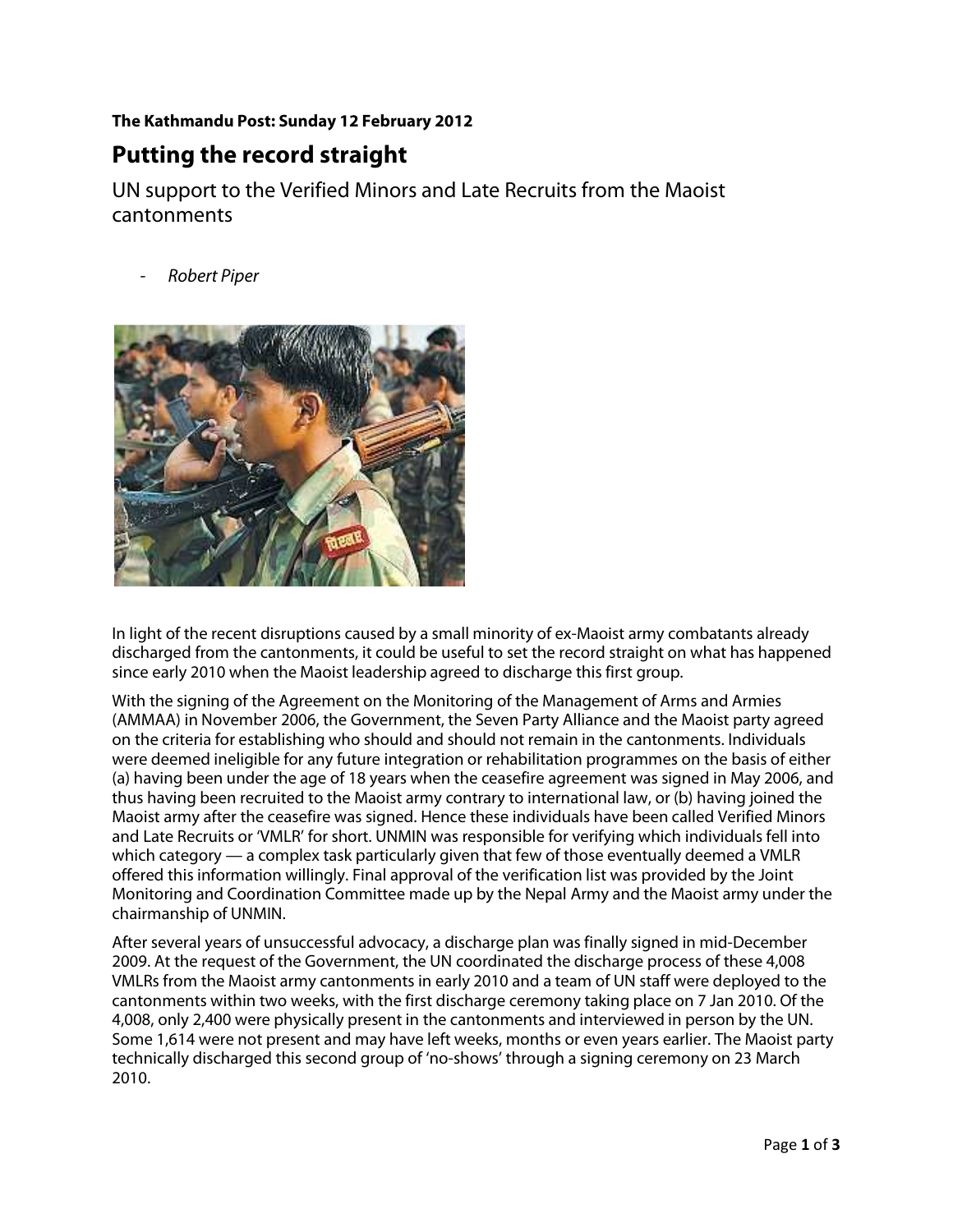The Government also asked the UN Country Team to provide support for the transition of these VMLRs from military to civilian life. The then Government insisted that packages for this group of VMLRs should not exceed around Rs 100,000 in value which corresponded to the ceiling of support provided to the families of the victims of the conflict at that time. In response to UN advocacy, the Government quickly agreed to add additional benefits, in particular to cover three meals a day to those in training. The UN, based on lessons from similar programmes around the world, felt that this package was the minimum necessary to facilitate a successful transition.

The UN Interagency Rehabilitation Programme (UNIRP) was thus established in early 2010 to provide these transition services to the VMLRs. The expertise of UNDP, UNICEF, UNFPA, and the ILO were pooled to manage this complex programme. In parallel, a UNICEF and OHCHR team was deployed to monitor compliance with the Discharge Plan, with which the Maoist party must comply in order to be delisted from the UN Security Council's list of groups that recruit and use child soldiers; the Party is not yet delisted.

The UN established five regional offices where discharged VMLRs were offered one of four rehabilitation choices: (i) vocational skills training from a menu of 35 options; (ii) training and start-up capital for a micro-enterprise; (iii) education (i.e., returning to school); or (iv) health-sector training. These services have been delivered by a network of institutions throughout the country and individuals have received a monthly cash stipend while in training. Beyond the financial ceiling set by the Government, rehabilitation services have been complemented by counselling services to all, health and psychosocial support to those who need it, as well as follow-up career counselling, job placement support and life-skills training. Special attention is paid to the needs of the 35 percent of participants who are women, with pregnant women and lactating mothers receiving additional nutritional support and monthly childcare grants. Support for child caregivers and maternity allowances have also been provided. The programme has also worked closely with the private sector to link graduates with employment and microcredit opportunities. All of these additional direct benefits and services to the VMLRs have increased the value of the training packages by almost as much again, as the direct assistance to the individuals. This is money well spent in our view supporting someone during such a complicated personal and professional transition requires more than a training course and a pat on the back.

Some 18 months later, the results of the programme speak for themselves. Of those present during the discharge ceremonies, 80 percent signed up for one of the rehabilitation options. We were also able to make contact with some of the 1,614 VMLRs who were not present at the discharge ceremonies (the 'no shows') and 450 of them enrolled in the programme as well. Of the approximately 1,000 graduates to date, 60 percent have been offered work or are running their own business. Another 1,000 individuals are still undergoing training and education. The programme closed for new enrolments in July 2011.

Given the overall economic environment in Nepal, a 60 percent job rate so far is a decent outcome, and we are still working with the remainder to find opportunities for them. Our graduates are employed in a wide range of activities including setting up restaurants, mobile phone repair centres, tailoring shops, beauty parlours, photo studios, and working as telecommunications technicians, cooks, welders or motorcycle mechanics. Their transition to a civilian life is generally going well.

Equally as important as the services provided to these individuals, are the services provided by the programme to the communities to which they returned, to smooth their re-entry into civilian life. The UN brought together VMLRs and youth from each community for a wide range of peacebuilding activities including sports events, cultural programmes, tours and picnics. In the Education option, the programme even provides an education scholarship to one vulnerable child from the community for every two VMLRs enrolled into school along with additional support to the school.

Nevertheless, expectation-management has been the greatest challenge for this programme from day one. From the outset we were aware that for many, this would be seen as a 'compromise'. Some had